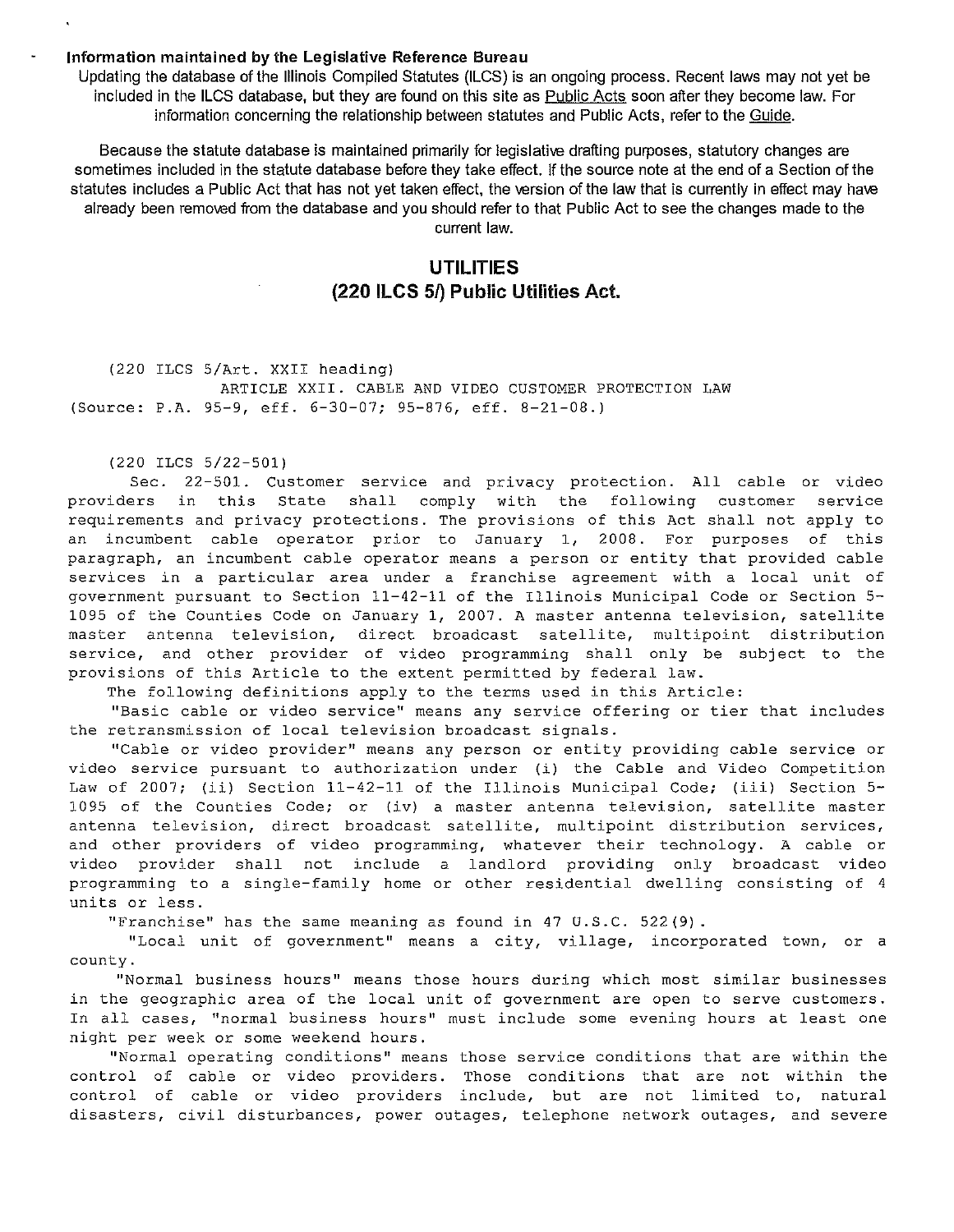or unusual weather conditions. Those conditions that are ordinarily within the control of cable or video providers include, but are not limited to, special promotions, pay-per-view events, rate increases, regular peak or seasonal demand periods, and maintenance or upgrade of the cable service or video service network.

"Service interruption" means the loss of picture or sound on one or more cable service or video service on one or more cable or video channels.

"Service line drop" means the point of connection between a premises and the cable or video network that enables the premises to receive cable service or video service.

(a) General customer service standards:

## (1) Cable or video providers shall establish

general standards related to customer service, which shall include, but not be limited to, installation, disconnection, service and repair obligations; appointment hours and employee ID requirements; customer service telephone numbers and hours; procedures for billing, charges, deposits, refunds, and credits; procedures for termination of service; notice of deletion of programming service; changes related to transmission of programming; changes or increases in rates; the use and availability of parental control or lock-out devices; the use and availability of an A/B switch if applicable; complaint procedures and procedures for bill dispute resolution; a description of the rights and remedies available to consumers if the cable or video provider does not materially meet its customer service standards; and special services for customers with visual, hearing, or mobility disabilities.

(2) Cable or video providers' rates for each level of service, rules, regulations, and policies related to its cable service or video service described in paragraph (1) of this subsection (a) must be made available to the public and displayed clearly and conspicuously on the cable or video provider's site on the Internet. If a promotional price or a price for a specified period of time is offered, the cable or video provider shall display the price at the end of the promotional period or specified period of time clearly and conspicuously with the display of the promotional price or price for a specified period of time. The cable or video provider shall provide this information upon request.

(3) Cable or video providers shall provide notice concerning their general customer service standards to all customers. This notice shall be offered when service is first activated and annually thereafter. The information in the notice shall include all of the information specified in paragraph (1) of this subsection (a), as well as the following: a listing of services offered by the cable or video providers, which shall clearly describe programming for all services and all levels of service; the rates for all services and levels of service; a telephone number through which customers may subscribe to, change, or terminate service, request customer service, or seek general or billing information; instructions on the use of the cable or video services; and a description of rights and remedies that the cable or video providers shall make available to their customers if they do not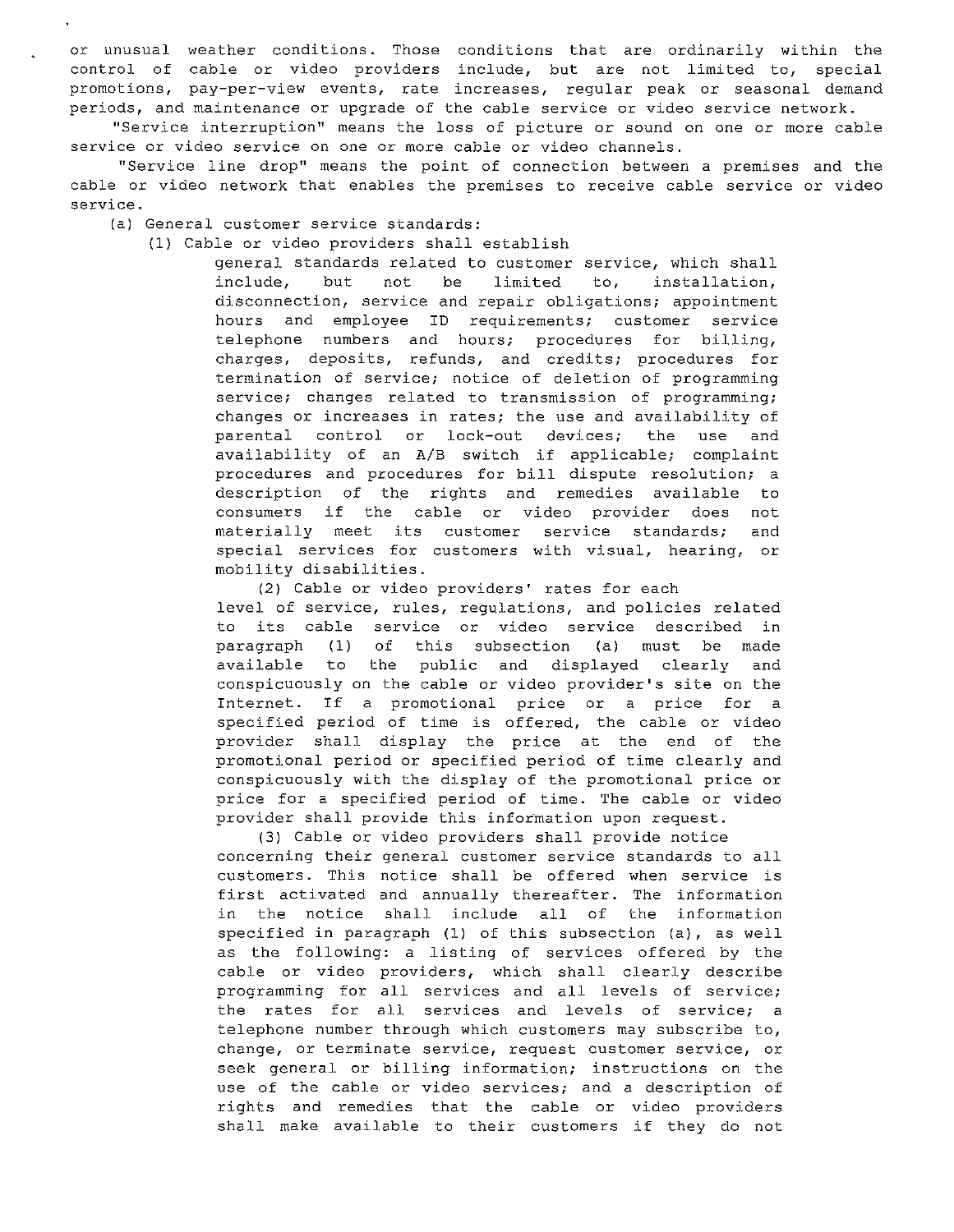materially meet the general customer service standards described in this Act.

(b) General customer service obligations:

(1) Cable or video providers shall render reasonably efficient service, promptly make repairs, and interrupt service only as necessary and for good cause, during periods of minimum use of the system and for no more than 24 hours.

(2) All service representatives or any other person who contacts customers or potential customers on behalf of the cable or video provider shall have a visible identification card with their name and photograph and shall orally identify themselves upon first contact with the customer. Customer service representatives shall orally identify themselves to callers immediately following the greeting during each telephone contact with the public.

(3) The cable or video providers shall: (i) maintain a customer service facility within the boundaries of a local unit of government staffed by customer service representatives that have the capacity to accept payment, adjust bills, and respond to repair, installation, reconnection, disconnection, or other service calls and distribute or receive converter boxes, remote control units, digital stereo units, or other equipment related to the provision of cable or video service; (ii) provide customers with bill payment facilities through retail, financial, or other commercial institutions located within the boundaries of a local unit of government; (iii) provide an address, toll-free telephone number or electronic address to accept bill payments and correspondence and provide secure collection boxes for the receipt of bill payments and the return of equipment, provided that if a cable or video provider provides secure collection boxes, it shall provide a printed receipt when items are deposited; or (iv) provide an address, toll-free telephone number, or electronic address to accept bill payments and correspondence and provide a method for customers to return equipment to the cable or video provider at no cost to the customer.

(4) In each contact with a customer, the service representatives or any other person who contacts customers or potential customers on behalf of the cable or video provider , shall state the estimated cost of the service, repair, or installation orally prior to delivery of the service or before any work is performed, shall provide the customer with an oral statement of the total charges before terminating the telephone call or other contact in which a service is ordered, whether in-person or over the Internet, and shall provide a written statement of the total charges before leaving the location at which the work was performed. In the event that the cost of service is a promotional price or is for a limited period of time, the cost of service at the end of the promotion or limited period of time shall be disclosed.

(5) Cable or video providers shall provide customers a minimum of 30 days' written notice before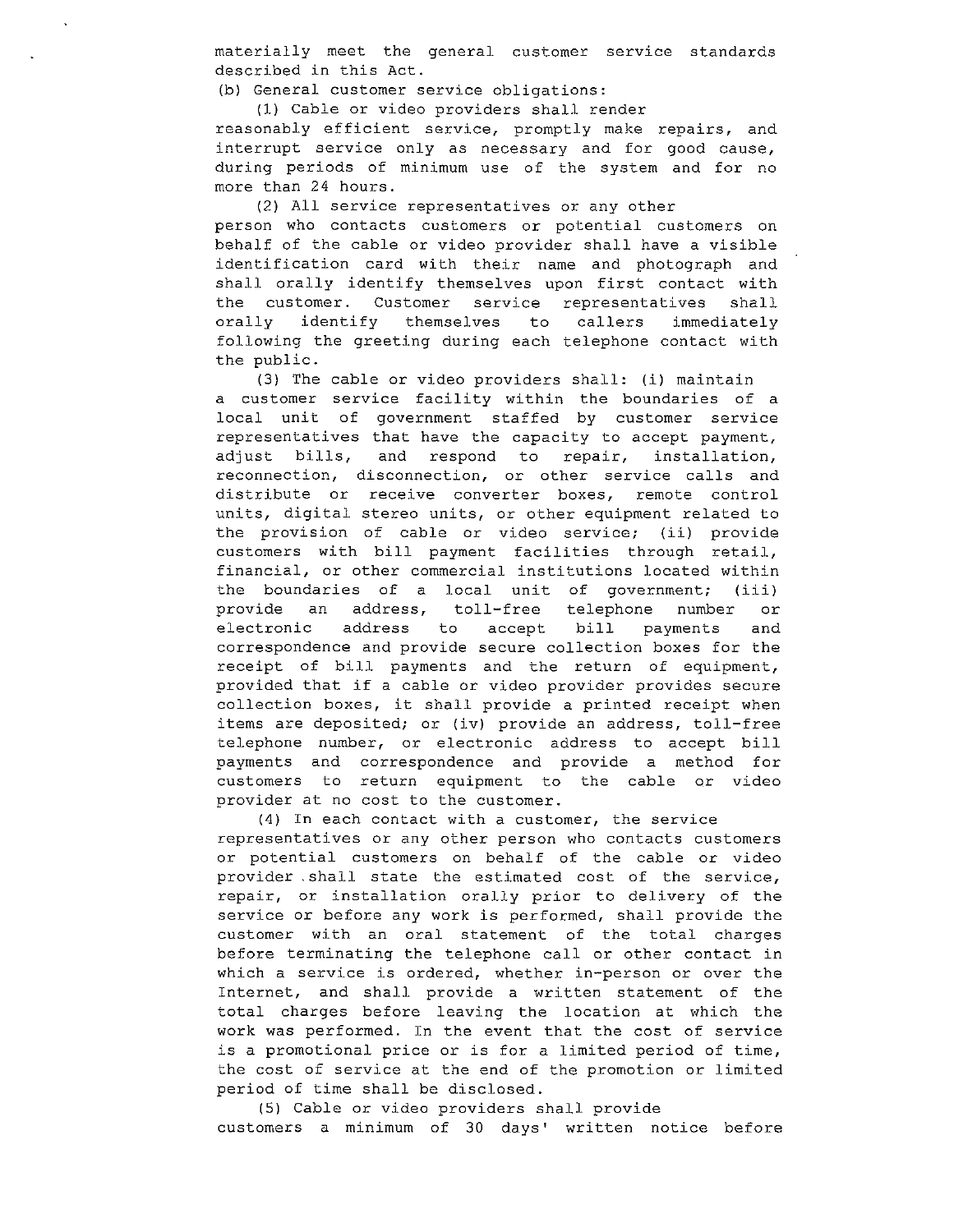increasing rates or eliminating transmission of programming and shall submit the notice to the local unit of government in advance of distribution to customers, provided that the cable or video provider is not in<br>violation of this provision if the elimination of violation of this provision if the elimination transmission of programming was outside the control of the provider, in which case the provider shall use reasonable efforts to provide as much notice as possible, and any rate decrease related to the elimination of transmission of programming shall be applied to the date of the change.

(6) Cable or video providers shall provide clear visual and audio reception that meets or exceeds applicable Federal Communications Commission technical standards. If a customer experiences poor video or audio reception due to the equipment of the cable or video provider, the cable or video provider shall promptly repair the problem at its own expense.

(c) Bills, payment, and termination:

(1) Cable or video providers shall render monthly bills that are clear, accurate, and understandable.

(2) Every residential customer who pays bills directly to the cable or video provider shall have at least 28 days from the date of the bill to pay the listed charges.

(3) Customer payments shall be posted promptly. When the payment is sent by United States mail, payment is considered paid on the date it is postmarked.

(4) Cable or video providers may not terminate residential service for nonpayment of a bill unless the cable or video provider furnishes notice of the delinquency and impending termination at least 21 days prior to the proposed termination. Notice of proposed termination shall be mailed, postage prepaid, to the customer to whom service is billed. Notice of proposed termination shall not be mailed until the 29th day after the date of the bill for services. Notice of delinquency and impending termination may be part of a billing statement only if the notice is presented in a different color than the bill and is designed to be conspicuous. The cable or video providers may not assess a late fee prior to the 29th day after the date of the bill for service.

(5) Every notice of impending termination shall include all of the following: the name and address of customer; the amount of the delinquency; the date *6n* which payment is required to avoid termination; and the telephone number of the cable or video provider's service representative to make payment arrangements and to provide additional information about the charges for failure to return equipment and for reconnection, if any. No customer may be charged a fee for termination or disconnection of service, irrespective of whether the customer initiated termination or disconnection or the cable or video provider initiated termination or disconnection.

(6) Service may only be terminated on days when the customer is able to reach a service representative of the cable or video providers, either in person or by telephone.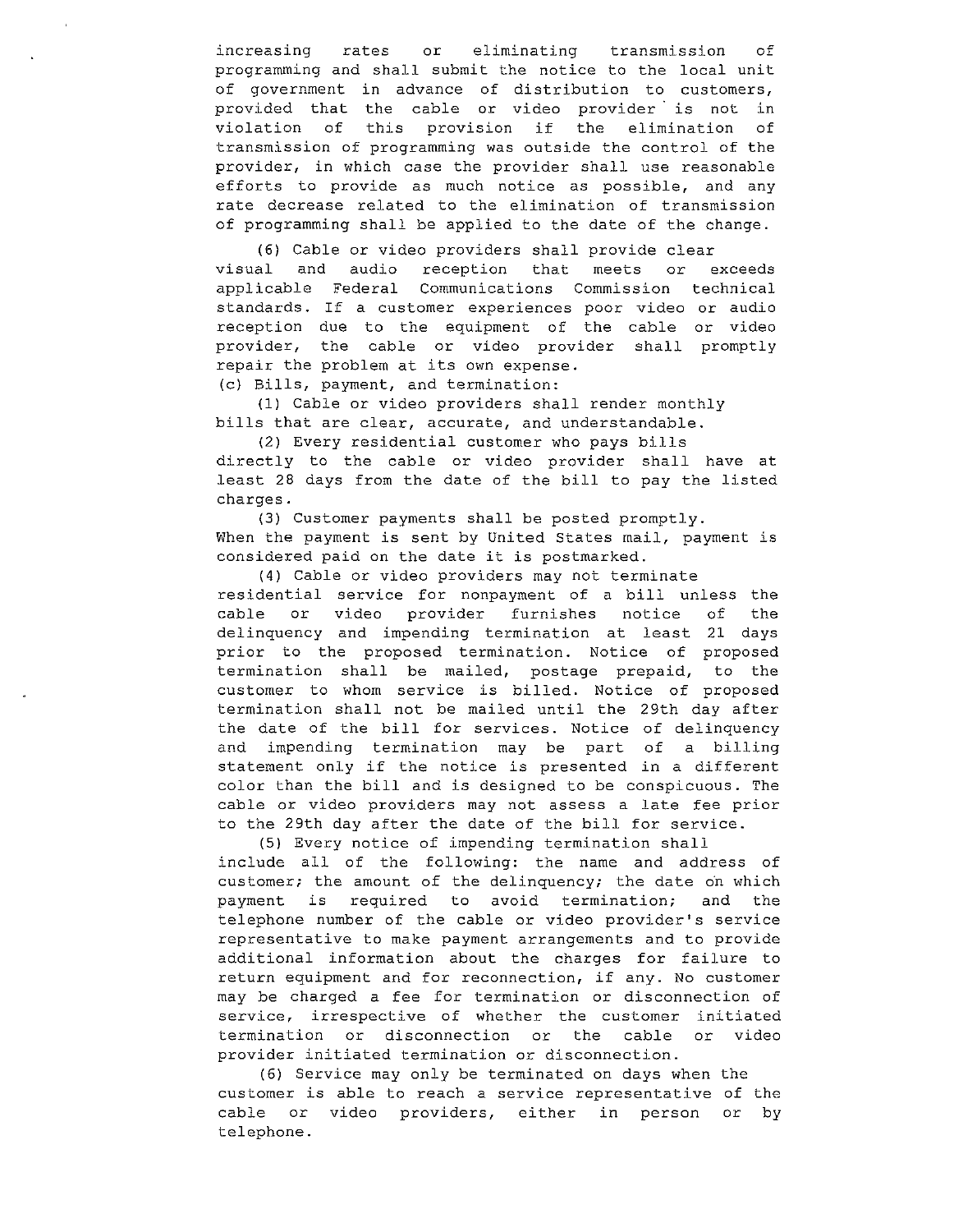(7) Any service terminated by a cable or video

provider without good cause shall be restored without any reconnection fee, charge, or penalty; good cause for termination includes, but is not limited to, failure to pay a bill by the date specified in the notice of impending termination, payment by check for which there are insufficient funds, theft of service, abuse of equipment or personnel, or other similar subscriber actions.

(8) Cable or video providers shall cease charging a customer for any or all services within one business day after it receives a request to immediately terminate service or on the day requested by the customer if such a date is at least 5 days from the date requested by the customer. Nothing in this subsection (c) shall prohibit the provider from billing for charges that the customer incurs prior to the date of termination. Cable or video providers shall issue a credit or a refund or return a deposit within 10 business days after the close of the customer's billing cycle following the request for termination or the return of equipment, if any, whichever is later.

(9) The customers or subscribers of a cable or video provider shall be allowed to disconnect their service at any time within the first 60 days after subscribing to or upgrading the service. Within this 60 day period, cable or video providers shall not charge or impose any fees or penalties on the customer for disconnecting service, including, but not limited to, any installation charge or the imposition of an early termination charge, except the cable or video provider may impose a charge or fee to offset any rebates or credits received by the customer and may impose monthly service or maintenance charges, including pay-per-view and premium services charges, during such 60-day period.

(10) Cable and video providers shall guarantee customer satisfaction for new or upgraded service and the customer shall receive a pro-rata credit in an amount equal to the pro-rata charge for the remaining days of service being disconnected or replaced upon the customers request if the customer is dissatisfied with the service and requests to discontinue the service within the first 60 days after subscribing to the upgraded service. (d) Response to customer inquiries:

(1) Cable or video providers will maintain a

toll-free telephone access line that is available to customers 24 hours a day, 7 days a week to accept calls regarding installation, termination, service, and complaints. Trained, knowledgeable, qualified service representatives of the cable or video providers will be available to respond to customer telephone inquiries during normal business hours. Customer service representatives shall be able to provide credit, waive fees, schedule appointments, and change billing cycles. Any difficulties that cannot be resolved by the customer service representatives shall be referred to a supervisor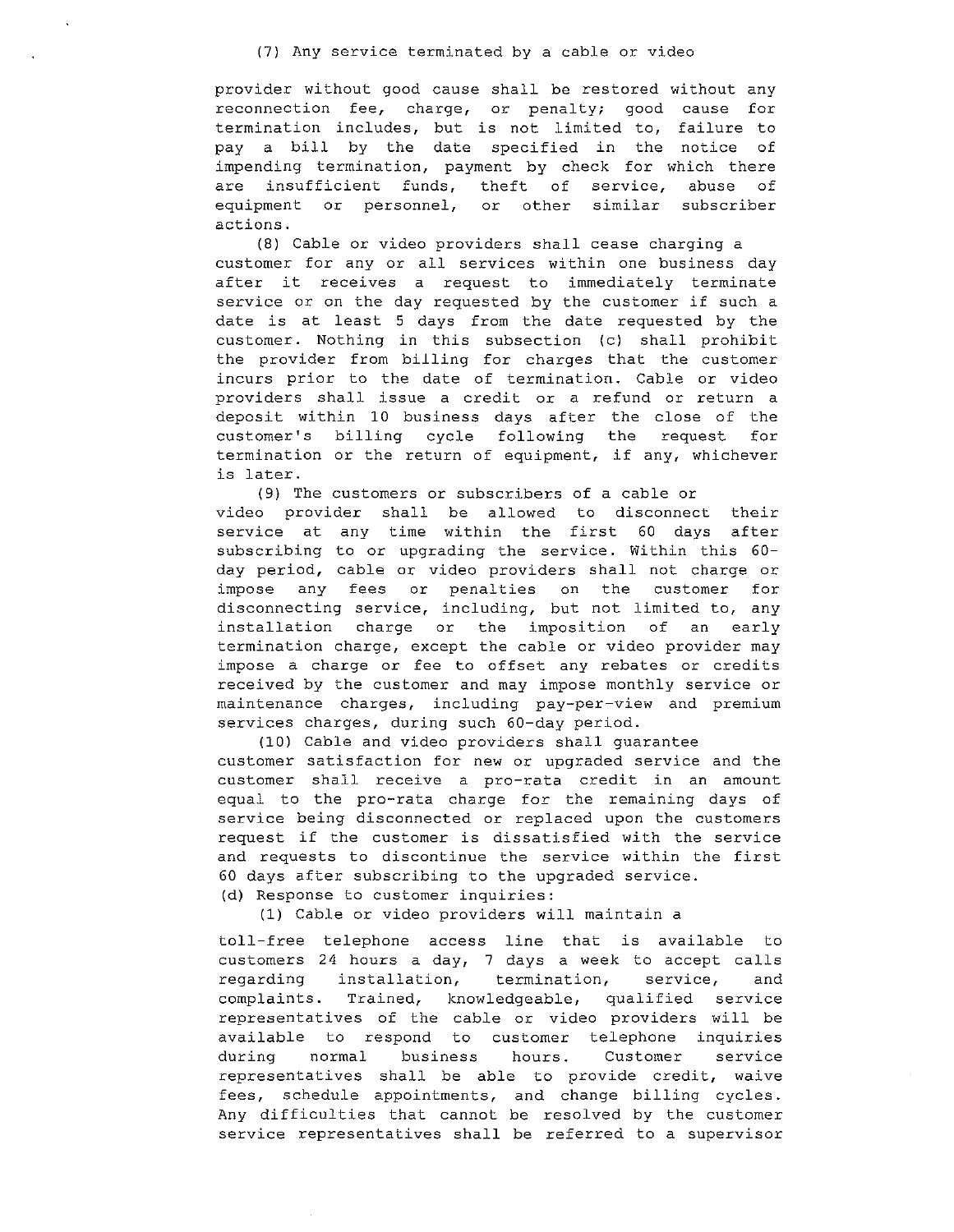who shall make his or her best efforts to resolve the issue immediately. If the supervisor does not resolve the issue to the customer's satisfaction, the customer shall be informed of the cable or video provider's complaint procedures and procedures for billing dispute resolution and given a description of the rights and remedies available to customers to enforce the terms of this Article, including the customer's rights to have the complaint reviewed by the local unit of government, to request mediation, and to review in a court of competent jurisdiction.

{2) After normal business hours, the access line may be answered by a service or an automated response system, including an answering machine. Inquiries received by telephone or e-mail after normal business hours shall be responded to by a trained service representative on the next business day. The cable or video provider shall respond to a written billing inquiry within 10 days of receipt of the inquiry.

(3) Cable or video providers shall provide customers seeking non-standard installations with a total installation cost estimate and an estimated date of completion. The actual charge to the customer shall not exceed 10% of the estimated cost without the written consent of the customer.

(4) If the cable or video provider receives notice that an unsafe condition exists with respect to its equipment, it shall investigate such condition immediately and shall take such measures as are necessary to remove or eliminate the unsafe condition. The cable or video provider shall inform the local unit of government promptly, but no later than 2 hours after it receives notification of an unsafe condition that it has not remedied.

(5) Under normal operating conditions, telephone answer time by the cable or video provider's customer representative, including wait time, shall not exceed 30 seconds when the connection is made. If the call needs to be transferred, transfer time shall not exceed 30 seconds. These standards shall be met no less than 90% of the time under normal operating conditions, measured on a quarterly basis.

(6) Under normal operating conditions, the cable or video provider's customers will receive a busy signal less than 3% of the time.

(e) Under normal operating conditions, each of the following standards related to installations, outages, and service calls will be met no less than 95% of the time measured on a quarterly basis:

(1) Standard installations will be performed within 7 business days after an order has been placed. "Standard" installations are those that are located up to 125 feet from the existing distribution system.

(2) Excluding conditions beyond the control of the cable or video providers, the cable or video providers will begin working on "service interruptions" promptly and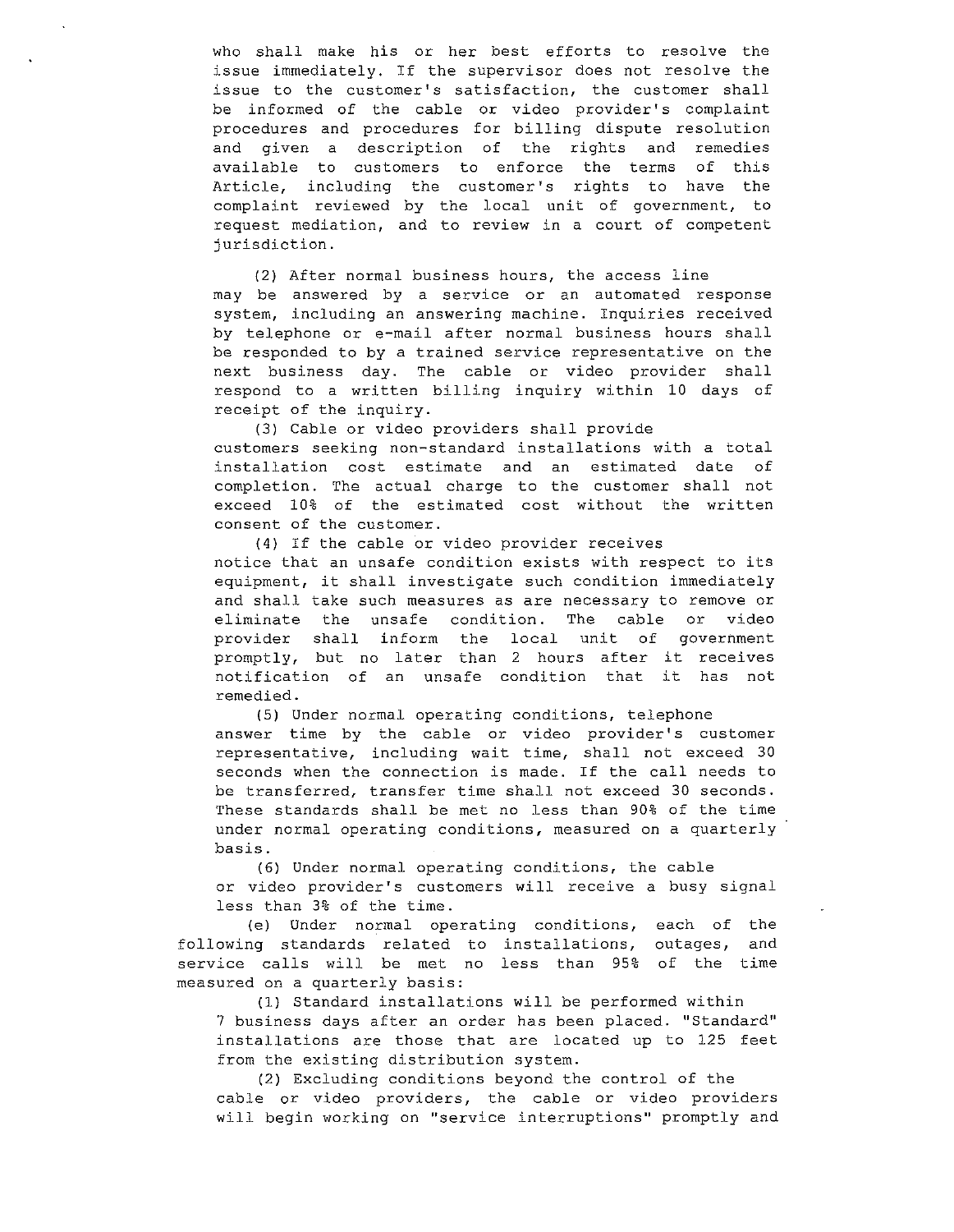in no event later than 24 hours after the interruption is reported by the customer or otherwise becomes known to the cable or video providers. Cable or video providers must begin actions to correct other service problems the next business day after notification of the service problem and correct the problem within 48 hours after the interruption is reported by the customer 95% of the time, measured on a quarterly basis.

{3) The ''appointment window'' alternatives for installations, service calls, and other installation activities will be either a specific time or, at a maximum, a 4-hour time block during evening, weekend, and normal business hours. The cable or video provider may schedule service calls and other installation activities outside of these hours for the express convenience of the customer.

{4) Cable or video providers may not cancel an appointment with a customer after 5:00 p.m. on the business day prior to the scheduled appointment. If the cable or video provider's representative is running late for an appointment with a customer and will not be able to keep the appointment as scheduled, the customer will be contacted. The appointment will be rescheduled, as necessary, at a time that *is* convenient for the customer, even if the rescheduled appointment is not within normal business hours.

(f) Public benefit obligation:

{1) All cable or video providers offering service pursuant to the Cable and Video Competition Law of 2007, the Illinois Municipal Code, or the Counties Code shall provide a free service line drop and free basic service to all current and future public buildings within their footprint, including, but not limited to, all local unit of government buildings, public libraries, and public primary and secondary schools, whether owned or leased by that local unit of government ("eligible buildings"). Such service shall be used in a manner consistent with the government purpose for the eligible building and shall not be resold.

(2) This obligation only applies to those cable or video service providers whose cable service or video service systems pass eligible buildings and its cable or video service is generally available to residential subscribers in the same local unit of government in which the eligible building is located. The burden of providing such service at each eligible building shall be shared by all cable and video providers whose systems pass the eligible buildings in an equitable and competitively neutral manner, and nothing herein shall require duplicative installations by more than one cable or video provider at each eligible building. Cable or video providers operating in a local unit of government shall meet as necessary and determine who will provide service to eligible buildings under this subsection (f). If the cable or video providers are unable to reach an agreement, they shall meet with the local unit of government, which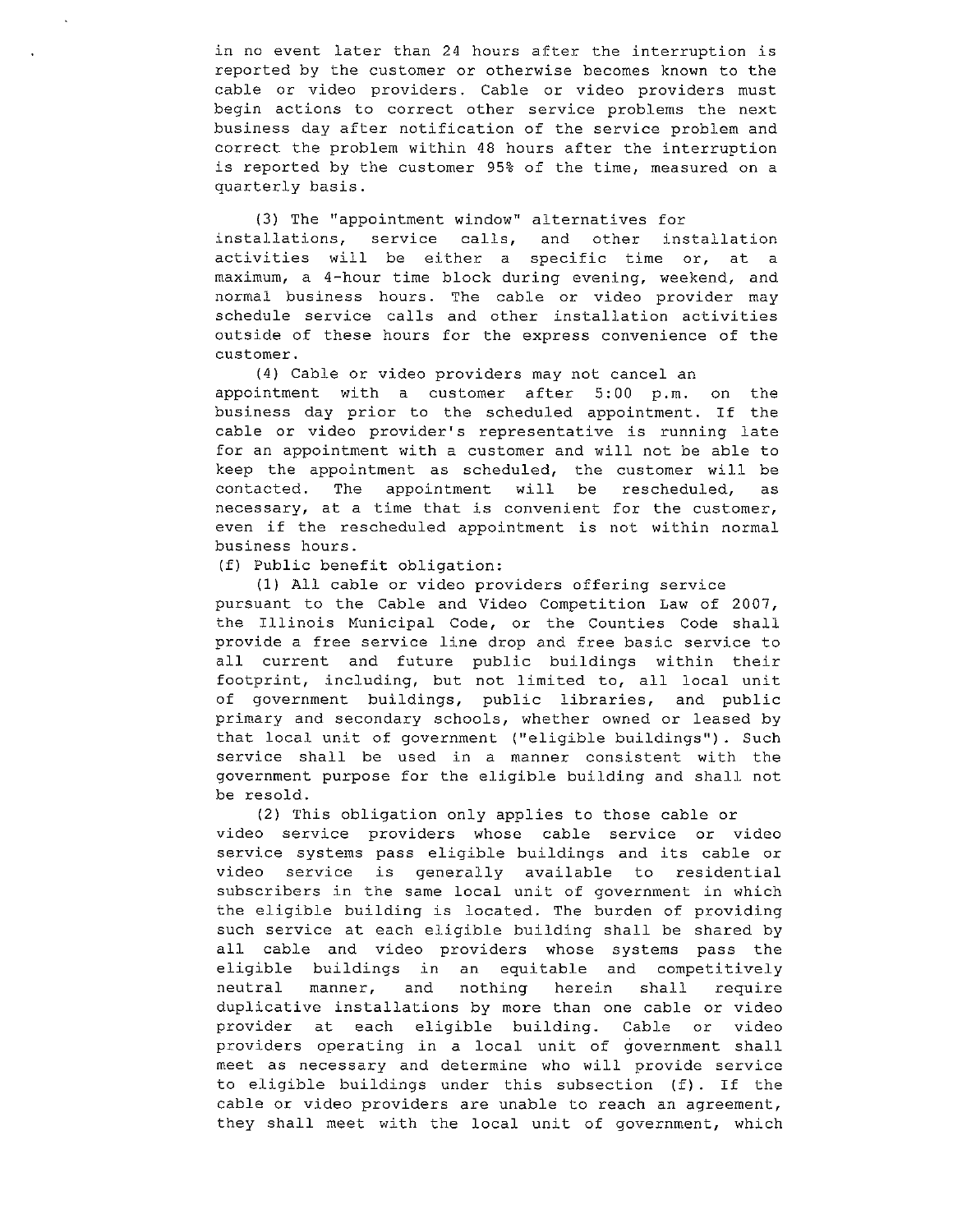shall determine which cable or video providers will serve each eligible building. The local unit of government shall bear the costs of any inside wiring or video equipment costs not ordinarily provided as part of the cable or video provider's basic offering.

(g) After the cable or video providers have offered service for one year, the cable or video providers shall make an annual report to the Commission, to the local unit of government, and to the Attorney General that it is meeting the standards specified in this Article, identifying the number of complaints it received over the prior year in the State and specifying the number of complaints related to each of the following: (1) billing, charges, refunds, and credits; (2) installation or termination of service; (3) quality of service and repair; (4) programming; and (5) miscellaneous complaints that do not fall within these categories. Thereafter, the cable or video providers shall also provide, upon request by the local unit of government where service is offered and to the Attorney General, an annual public report that includes performance data described in subdivisions (5) and (6) of subsection (d) and subdivisions (1) and (2) of subsection (e) of this Section for cable services or video services. The performance data shall be disaggregated for each requesting local unit of government or local exchange, as that term is defined in Section 13-206 of this Act, in which the cable or video providers have customers.

(h) To the extent consistent with federal law, cable or video providers shall offer the lowest-cost basic cable or video service as a stand-alone service to residential customers at reasonable rates. Cable or video providers shall not require the subscription to any service other than the lowest-cost basic service or to any telecommunications or information service, as a condition of access to cable or video service, including programming offered on a per channel or per program basis. Cable or video providers shall not discriminate between subscribers to the lowest-cost basic service, subscribers to other cable services or video services, and other subscribers with regard to the rates charged for cable or video programming offered on a per channel or per program basis.

(i) To the extent consistent with federal law, cable or video providers shall ensure that charges for changes in the subscriber's selection of services or equipment shall be based on the cost of such change and shall not exceed nominal amounts when the system's configuration permits changes in service tier selection to be effected solely by coded entry on a computer terminal or by other similarly simple method.

(j) To the extent consistent with federal law, cable or video providers shall have a rate structure for the provision of cable or video service that is uniform throughout the area within the boundaries of the local unit of government. This subsection (j) is not intended to prohibit bulk discounts to multiple dwelling units or to prohibit reasonable discounts to senior citizens or other economically disadvantaged groups.

(k) To the extent consistent with federal law, cable or video providers shall not charge a subscriber for any service or equipment that the subscriber has not affirmatively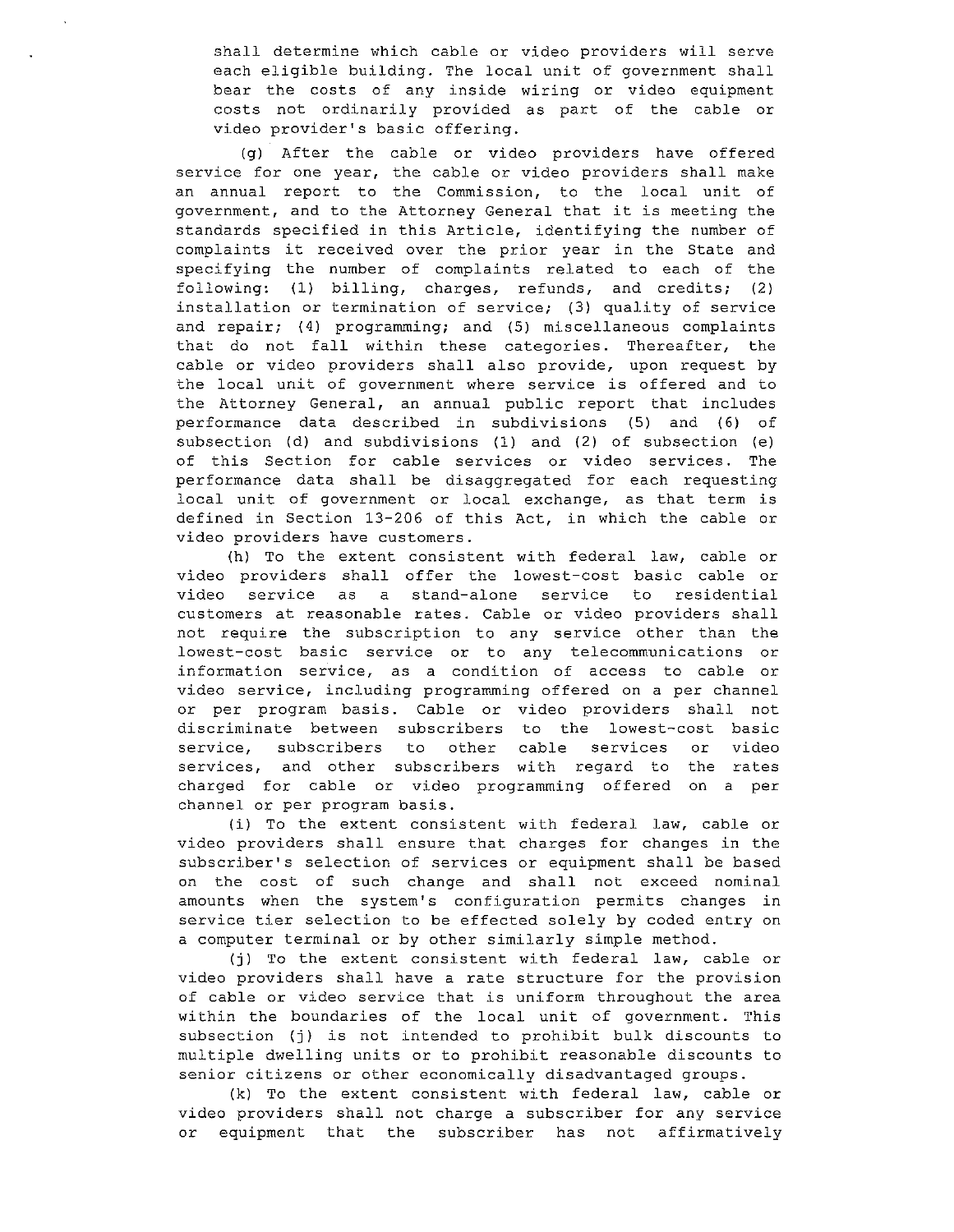requested by name. For purposes of this subsection {k), a subscriber's failure to refuse a cable or video provider's proposal to provide service or equipment shall not be deemed to be an affirmative request for such service or equipment.

(1) No contract or service agreement containing an early termination clause offering residential cable or video services or any bundle including such services shall be for a term longer than 2 years. Any contract or service offering with a term of service that contains an early termination fee shall limit the early termination fee to not more than the value of any additional goods or services provided with the cable or video services, the amount of the discount reflected in the price for cable services or video services for the period during which the consumer benefited from the discount, or a declining fee based on the remainder of the contract term.

(m) Cable or video providers shall not discriminate in the provision of services for the hearing and visually impaired, and shall comply with the accessibility requirements of 47 U.S.C. 613. Cable or video providers shall deliver and pick-up or provide customers with pre-paid shipping and packaging for the return of converters and other necessary equipment at the home of customers with disabilities. Cable or video providers shall provide free use of a converter or remote control unit to mobility impaired customers.

(n) (l) To the extent consistent with federal law, cable or video providers shall comply with the provisions of 47 U.S.C. 532 (h) and (j) . The cable or video providers shall not exercise any editorial control over any video programming provided pursuant to this Section, or in any other way consider the content of such programming, except that a cable or video provider may refuse to transmit any leased access program or portion of a leased access program that contains obscenity, indecency, or nudity and may consider such content to the minimum extent necessary to establish a reasonable price for the commercial use of designated channel capacity by an unaffiliated person. This subsection (n) shall permit cable or video providers to enforce prospectively a written and published policy of prohibiting programming that the cable or video provider reasonably believes describes or depicts sexual or excretory activities or organs in a patently offensive manner as measured by contemporary community standards.

(2) Upon customer request, the cable or video

provider shall, without charge, fully scramble or provider shall, without charge, fully scramble or<br>otherwise fully block the audio and video programming of each channel carrying such programming so that a person who is not a subscriber does not receive the channel or programming.

(3) In providing sexually explicit adult programming or other programming that is indecent on any channel of its service primarily dedicated to sexually oriented programming, the cable or video provider shall fully scramble or otherwise fully block the video and audio portion of such channel so that a person who is not a subscriber to such channel or programming does not receive it.

(4) Scramble means to rearrange the content of the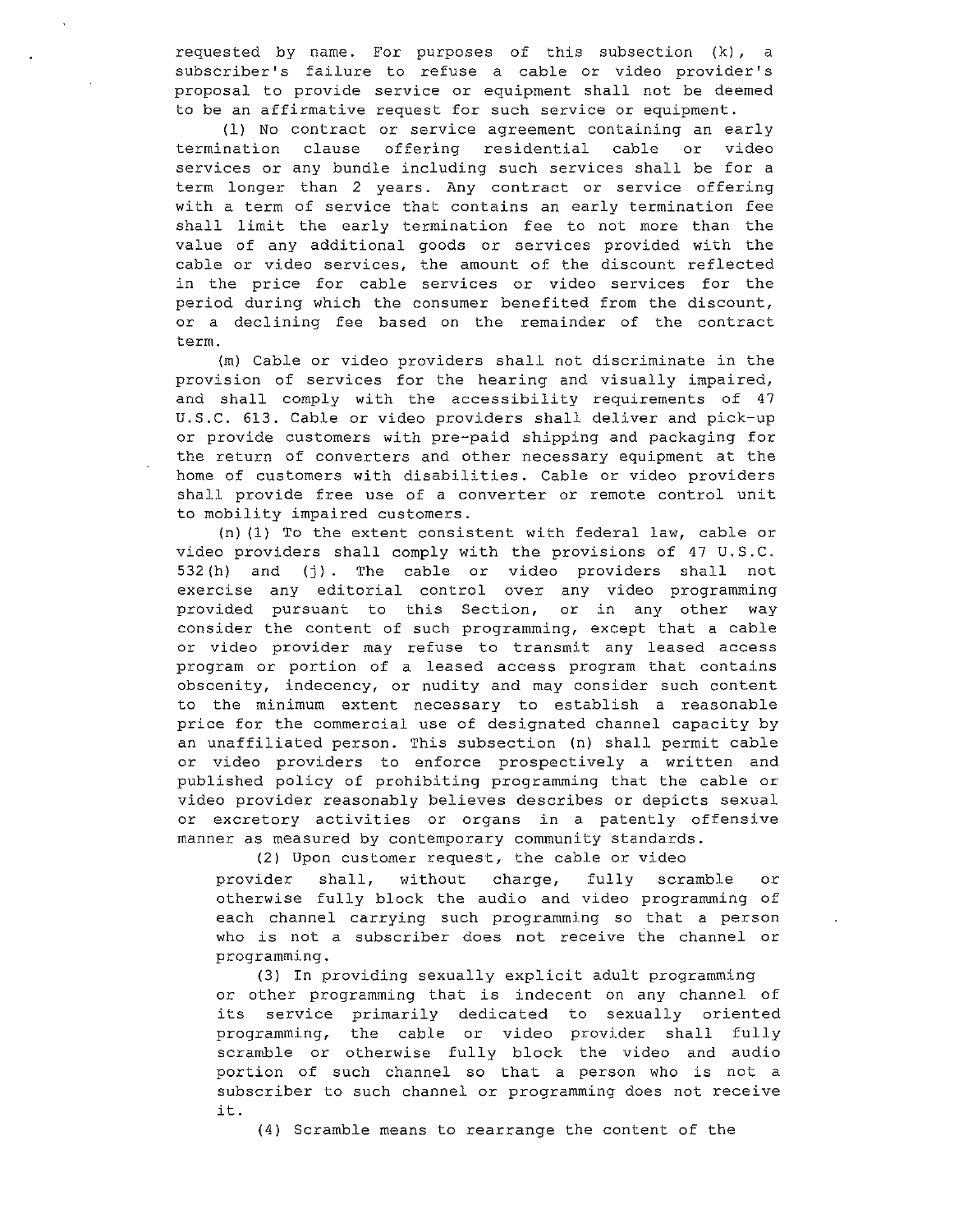signal of the programming so that the programming cannot be viewed or heard in an understandable manner.

(o) Cable or video providers will maintain a listing, specific to the level of street address, of the areas where its cable or video services are available. Customers who inquire about purchasing cable or video service shall be informed about whether the cable or video provider's cable or video services are currently available to them at their specific location.

(p) Cable or video providers shall not disclose the name, address, telephone number or other personally identifying information of a cable service or video service customer to be used in mailing lists or to be used for other commercial purposes not reasonably related to the conduct of its business unless the cable or video provider has provided to the customer a notice, separately or included in any other customer service notice, that clearly and conspicuously describes the customer's ability to prohibit the disclosure. Cable or video providers shall provide an address and telephone number for a customer to use without a toll charge to prevent disclosure of the customer's name and address in mailing lists or for other commercial purposes not reasonably related to the conduct of its business to other businesses or affiliates of the cable or video provider. Cable or video providers shall comply with the consumer privacy requirements of the Communications Consumer Privacy Act, the Restricted Call Registry Act, and 47 U.S.C. 551 that are in effect as of June 30, 2007 (the effective date of Public Act 95-9) and as amended thereafter.

(q) Cable or video providers shall implement an informal process for handling inquiries from local units of government and customers concerning billing issues, service issues, privacy concerns, and other consumer complaints. In the event that an issue is not resolved through this informal process, a local unit of government or the customer may request nonbinding mediation with the cable or video provider, with each party to bear its own costs of such mediation. Selection of the mediator will be by mutual agreement, and preference will be given to mediation services that do not charge the consumer for their services. In the event that the informal process does not produce a satisfactory result to the customer or the local unit of government, enforcement may be pursued as provided in subdivision (4) of subsection (r) of this Section.

(r) The Attorney General and the local unit of government may enforce all of the customer service and privacy protection standards of this Section with respect to complaints received from residents within the local unit of government's jurisdiction, but it may not adopt or seek to enforce any additional or different customer service or performance standards under any other authority or provision of law.

(1) The local unit of government may, by ordinance,

provide a schedule of penalties for any material breach of this Section by cable or video providers in addition to the penalties provided herein. No monetary penalties shall be assessed for a material breach if it is out of the reasonable control of the cable or video providers or its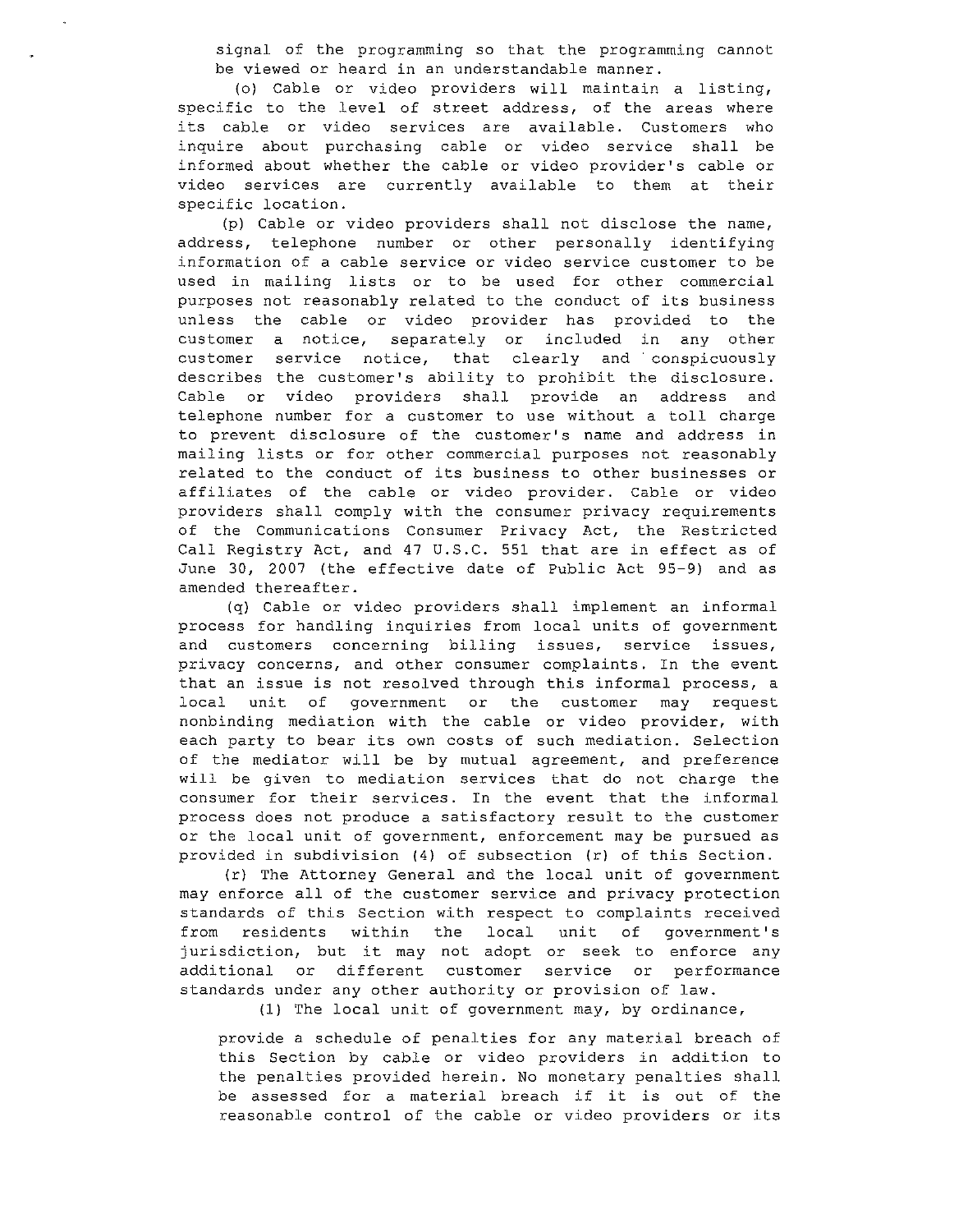affiliate. Monetary penalties adopted in an ordinance pursuant to this Section shall apply on a competitively neutral basis to all providers of cable service or video<br>service within the local unit of government's government's jurisdiction. In no event shall the penalties imposed under this subsection (r) exceed \$750 for each day of the material breach, and these penalties shall not exceed \$25,000 for each occurrence of a material breach per customer.

(2) For purposes of this Section, ''material breach'' means any substantial failure of a cable or video service<br>provider to comply with service quality and other comply with service quality and other standards specified in any provision of this Act. The Attorney General or the local unit of government shall give the cable or video provider written notice of any alleged material breaches of this Act and allow such provider at least 30 days from receipt of the notice to remedy the specified material breach.

(3) A material breach, for the purposes of assessing penalties, shall be deemed to have occurred for each day that a material breach has not been remedied by the cable service or video service provider after the expiration of the period specified in subdivision (2) of this subsection (r) in each local unit of government's jurisdiction, irrespective of the number of customers affected.

(4) Any customer, the Attorney General, or a local unit of government may pursue alleged violations of this Act by the cable or video provider in a court of competent jurisdiction. A cable or video provider may seek judicial review of a decision of a local unit of government imposing penalties in a court of competent jurisdiction. No local unit of government shall be subject to suit for damages or other relief based upon its action in connection with its enforcement or review of any of the terms, conditions, and rights contained in this Act except a court may require the return of any penalty it finds was not properly assessed or imposed.

(s) Cable or video providers shall credit customers for violations in the amounts stated herein. The credits shall be applied on the statement issued to the customer for the next monthly billing cycle following the violation or following the discovery of the violation. Cable or video providers are responsible for providing the credits described herein and the customer is under no obligation to request the credit. If the customer is no longer taking service from the cable or video provider, the credit amount will be refunded to the customer by check within 30 days of the termination of service. A local unit of government may, by ordinance, adopt a schedule of credits payable directly to customers for breach of the customer service standards and obligations contained in this Article, provided the schedule of customer credits applies on a competitively neutral basis to all providers of cable service or video service in the local unit of government's jurisdiction and the credits are not greater than the credits provided in this Section.

(1) Failure to provide notice of customer service standards upon initiation of service: \$25.00.